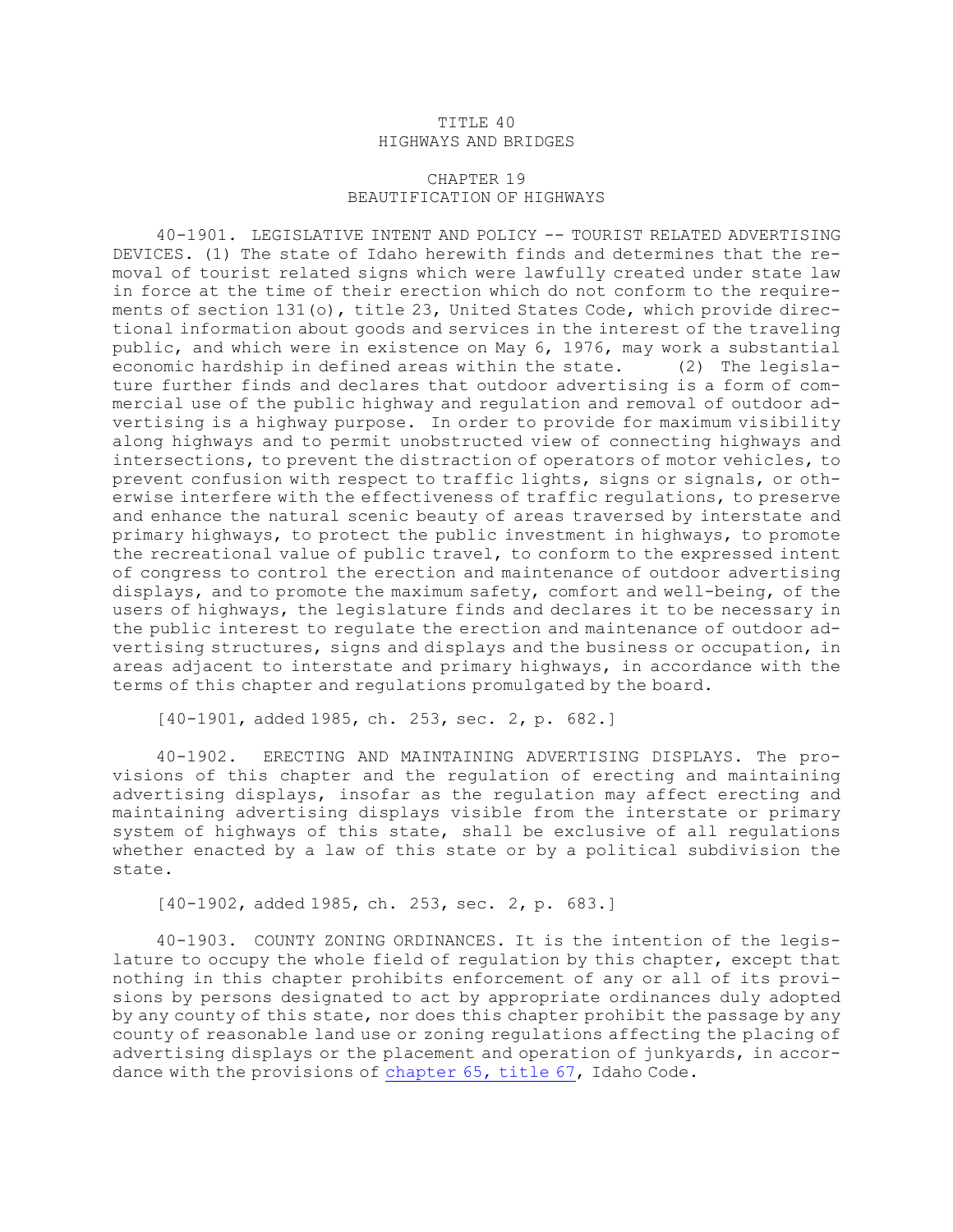[40-1903, added 1985, ch. 253, sec. 2, p. 683; am. 1998, ch. 259, sec. 1, p. 862.]

40-1904. PRIVATE AND PUBLIC NOTICES. Nothing contained in this chapter applies to any advertising display used exclusively for:

(1) Directional and other official signs and notices erected or maintained by public officers or agencies pursuant to and in accordance with direction or authorization contained in state or federal law, for the purpose of carrying out an official duty or responsibility;

(2) Structures, signs and displays advertising the sale or lease of property upon which they are located; and

(3) Structures, signs and displays advertising activities conducted on the property on which they are located.

[40-1904, added 1985, ch. 253, sec. 2, p. 683.]

40-1905. LICENSES REQUIRED -- APPLICATION. (1) No person shall engage in or carry on the business or occupation of outdoor advertising without first having paid the license fee provided by this chapter.

(2) An application for <sup>a</sup> license shall be made by each outdoor advertising business on <sup>a</sup> form furnished by the department.

[40-1905, added 1985, ch. 253, sec. 2, p. 684.]

40-1906. PERMITS FOR PLACING ADVERTISING DISPLAY -- APPLICATION. (1) No person shall place any advertising display within the area affected by the provisions of this chapter in this state without first having secured <sup>a</sup> written permit from the department.

(2) <sup>A</sup> separate application for <sup>a</sup> permit shall be made for each separate outdoor advertising structure, sign or display on <sup>a</sup> form furnished by the department, which application shall contain information as the department may require. Each application shall be accompanied by the written consent of the owner or tenant of the real property upon which the structure, sign or display is to be erected or maintained, unless the consent shall have previously been filed with the department. An application shall be made for <sup>a</sup> permit to maintain an existing outdoor advertising structure, sign or display or to renew <sup>a</sup> permit.

[40-1906, added 1985, ch. 253, sec. 2, p. 684.]

40-1907. PERMITS AND LICENSES -- ISSUANCE -- FEES. (1) The department, in accordance with the provisions of this chapter, shall issue or renew permits and licenses for <sup>a</sup> period of at least one (1) year for the erection or maintenance of all type of outdoor advertising structures, signs or displays. No permit or license shall be issued for the erection or construction of any sign which would be in violation of local law or ordinance at the time application is filed, and further provided that no permit shall be withheld or denied for <sup>a</sup> nonconforming sign which is to be removed pursuant to the terms of this chapter by reason of the sign being located upon land to which the state or the department has acquired <sup>a</sup> restrictive covenant regarding the erection of signs if the sign was in existence prior to October 22, 1965.

(2) The license fee for an original license, and for each annual renewal, is payable annually in advance, as follows: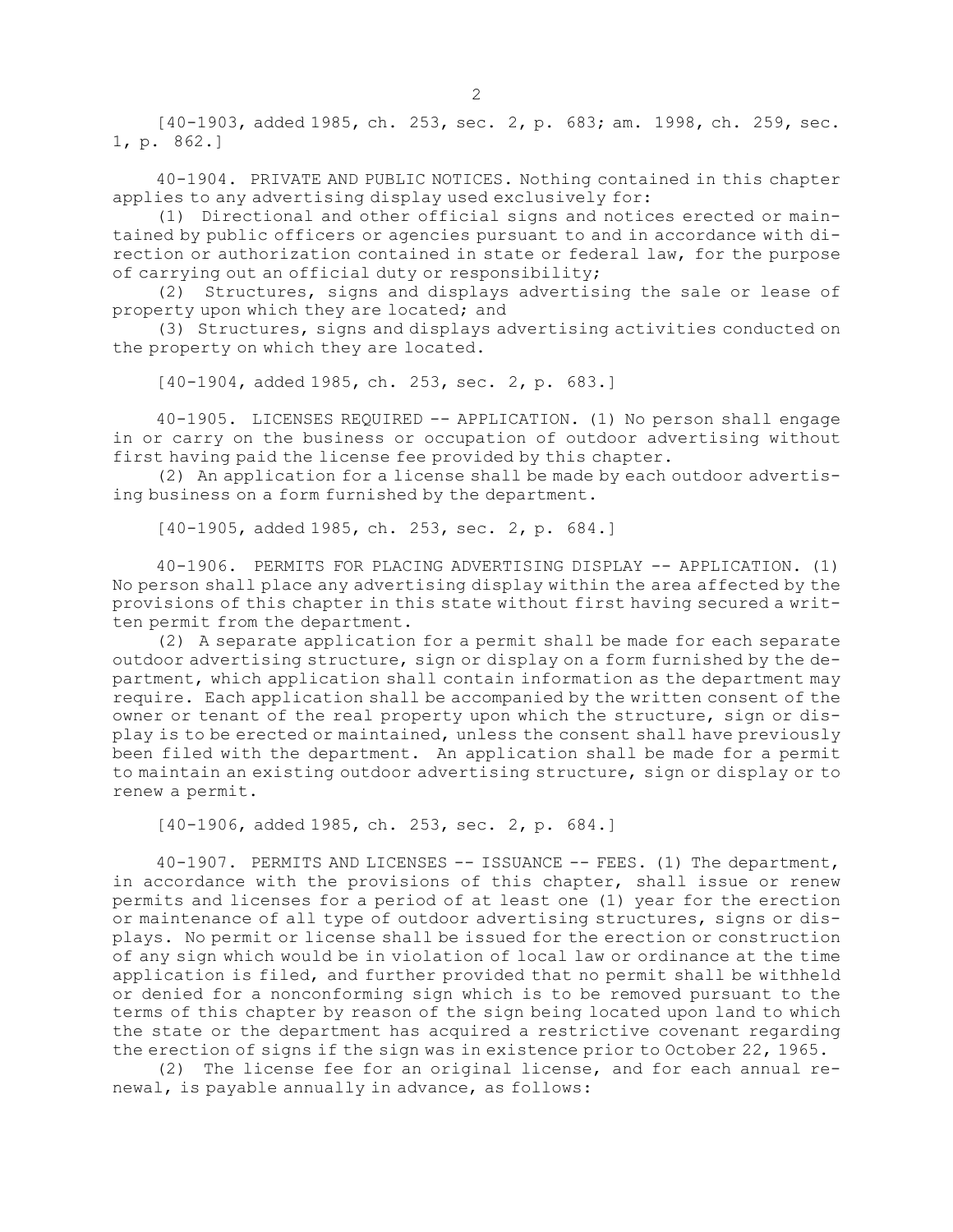(a) Fifty dollars (\$50.00) for persons owning one or more but fewer than one hundred (100) signs subject to this chapter.

(b) One hundred dollars (\$100) for persons owning more than one hundred (100) signs subject to this chapter.

(3) Licenses granted shall expire each year on December 31 and shall not be pro rated. Application for renewal of licenses shall be made not less than thirty (30) days prior to the date of expiration.

(4) <sup>A</sup> permit fee of ten dollars (\$10.00) shall accompany each original permit application. An annual permit fee of three dollars (\$3.00) shall accompany each renewal permit application.

(5) The issuance of <sup>a</sup> permit and payment of <sup>a</sup> permit fee for the placing of an advertising structure includes the right to change the advertising copy thereon without obtaining any additional permit for the remainder of the calendar year in which the permit is issued and without the payment of any additional permit fee.

(6) Any license or permit issued pursuant to this chapter may be transferred to any person who acquires the business as <sup>a</sup> successor of the person for whom the license or permit was issued.

[40-1907, added 1985, ch. 253, sec. 2, p. 684.]

40-1908. BOND OF OUT-OF-STATE LICENSEE OR PERMITTEE. When an application for <sup>a</sup> license or permit or for renewal is made by <sup>a</sup> nonresident or by <sup>a</sup> foreign corporation engaged in the business of outdoor advertising, the department in its discretion, as <sup>a</sup> condition to the issuance of <sup>a</sup> license or permit or renewal, may require the corporation to deposit with the department <sup>a</sup> bond in an amount and with surety to be approved by the department, to secure the corporation's compliance with the provisions of this chapter.

[40-1908, added 1985, ch. 253, sec. 2, p. 685.]

40-1909. IDENTIFICATION OF ADVERTISING STRUCTURES -- PLACING STRUC-TURE WITHOUT PERMIT PLATE -- VIOLATION. (1) The department shall require that each outdoor advertising structure, sign or display shall bear an identification tag or plate to be issued by the department, and if erected or maintained by an outdoor advertising business that it shall also bear his name.

(2) No person shall place any advertising structure, sign or display unless there is securely fastened upon the front <sup>a</sup> permit plate of the character specified in subsection (1) above. Placing an advertising display without having affixed <sup>a</sup> permit plate is prima facie evidence that the advertising display has been placed and is being maintained in violation of this chapter, and any such display shall be subject to removal.

[40-1909, added 1985, ch. 253, sec. 2, p. 685.]

40-1910. LOCATION OF DISPLAYS. No advertising display shall be placed or maintained in any of the following locations or positions or under any of the following conditions or if the advertising structure or sign is of the following nature:

(1) Within the right-of-way of any highway;

(2) Visible from any interstate or primary highway and simulating or imitating any directional, warning, danger or information sign permitted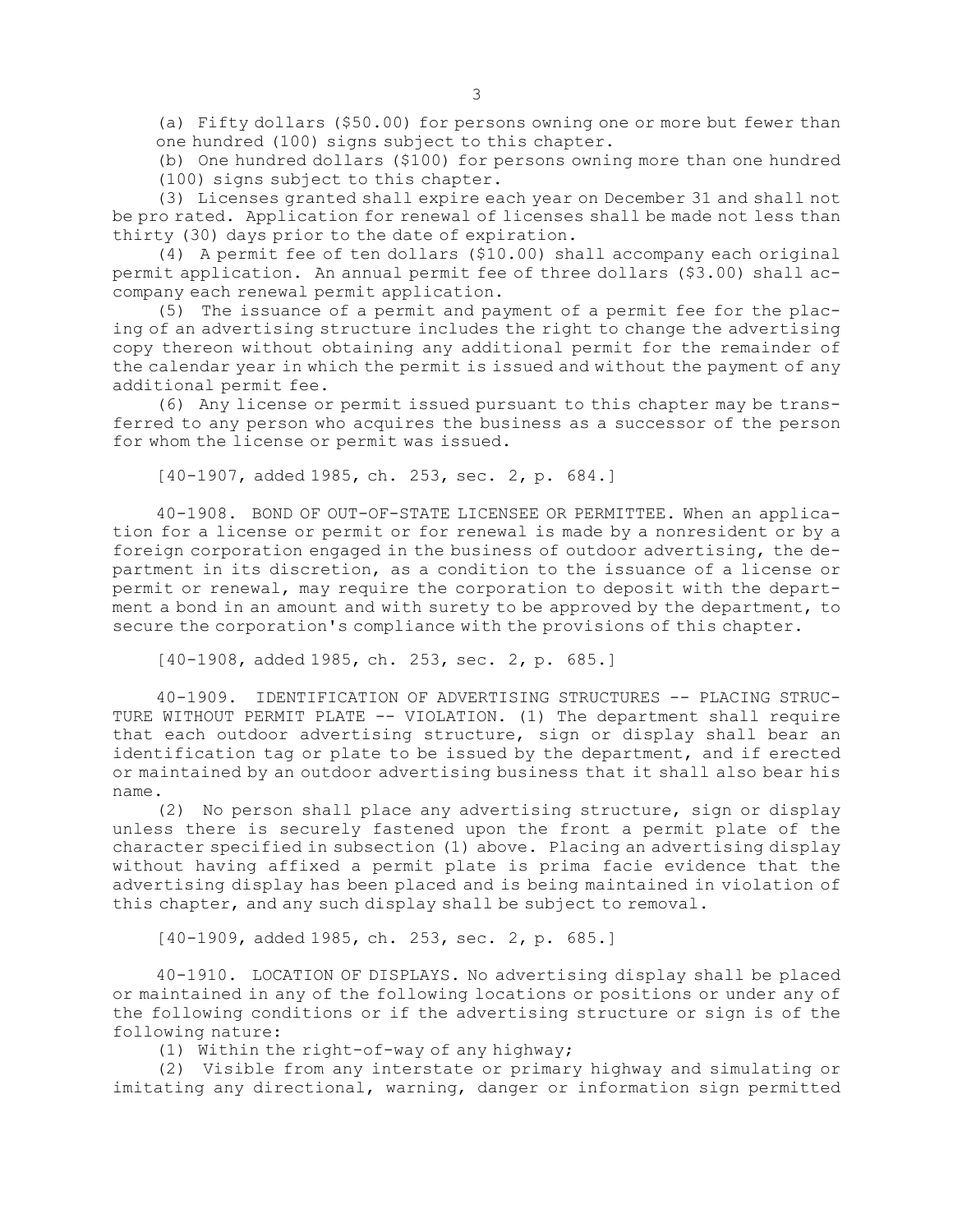under the provisions of this chapter, or if intended or likely to be construed as giving warnings of traffic;

(3) Within any stream or drainage canal or below the flood water level of any stream or drainage canal where the advertising display might be deluged by flood waters and swept under any highway structure crossing the stream or drainage canal or against the supports of the highway structure;

(4) Not maintained in <sup>a</sup> safe condition;

(5) Visible from any interstate or primary highway and displaying any red, blue or blinking intermittent light likely to be mistaken for <sup>a</sup> warning or danger signal;

(6) Illuminated with such brilliance and so positioned as to blind or dazzle the vision of travelers on adjacent interstate or primary highways;

(7) Purported to direct the movement of traffic;

(8) Painted, affixed or attached to any natural feature as more particularly prohibited by section [18-7017](https://legislature.idaho.gov/statutesrules/idstat/Title18/T18CH70/SECT18-7017), Idaho Code;

(9) Hinder the clear, unobstructed view of approaching or merging traffic, nor obscure from view any traffic sign or other official sign;

(10) Located as to obscure the view of any connecting highway or intersection; and

(11) Not clear or in good repair.

[40-1910, added 1985, ch. 253, sec. 2, p. 685.]

40-1910A. REMOVAL OF OFF-PREMISES OUTDOOR ADVERTISING PROHIBITED WITHOUT COMPENSATION. (1) No governmental entity, including the state, or any municipality, county or other political subdivision shall remove or cause to be removed any legally placed off-premises outdoor advertising without paying compensation in cash or other method of payment mutually agreed upon, to the owner of the off-premises outdoor advertising based upon the fair market value of the off-premises outdoor advertising removed or proposed to be removed.

(2) As used in this section:

(a) "Off-premises outdoor advertising" means any outdoor sign, display, light, device, figure, painting, drawing, message, plaque, poster, billboard or other thing which is designed, intended or used to advertise or inform and which is situated in order to be visible from any highway, or other traveled way and which is located on property which is separate from and not adjoining the premises or property on which the advertised activity is carried out.

(b) "Fair market value of the off-premises outdoor advertising" means the value of the off-premises outdoor advertising which shall include consideration of the income derived from the same and which shall otherwise be determined in the same manner as provided in section [7-711](https://legislature.idaho.gov/statutesrules/idstat/Title7/T7CH7/SECT7-711), Idaho Code.

(c) "Legally placed" means, in reference to off-premises outdoor advertising, off-premises outdoor advertising which was erected in compliance with state laws and local ordinances, in effect at the time of erection or which was subsequently brought into compliance with state laws and local ordinances, except that the term does not apply to any off-premises outdoor advertising whose use is modified after erection in <sup>a</sup> manner which causes it to become illegal. Nothing herein shall require the payment of compensation for the removal by <sup>a</sup> governmental entity of any off-premises or other outdoor advertising which is, without authorization, erected or located in or upon <sup>a</sup> public right-of-way un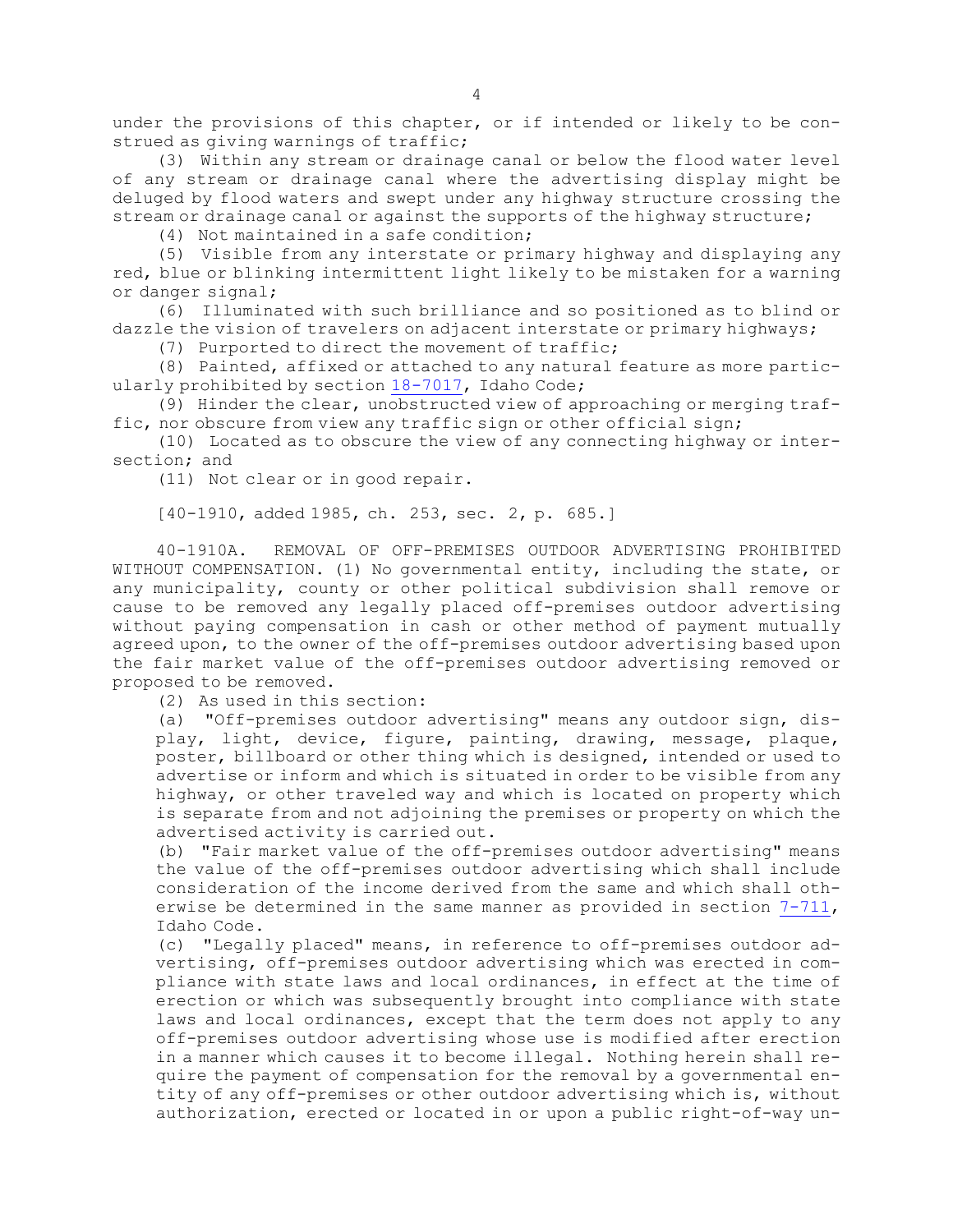less the same was legally placed thereon prior to the premises becoming <sup>a</sup> public right-of-way.

(d) "Relocation" means removal of off-premises outdoor advertising and construction within the same market area of new off-premises outdoor advertising to substitute for the off-premises outdoor advertising removed.

(3) It is <sup>a</sup> policy of this state to encourage governmental entities and owners of off-premises outdoor advertising to enter into relocation agreements in lieu and instead of paying the compensation provided herein, to continue development in <sup>a</sup> planned manner without expenditures of public funds while allowing continued maintenance of private investment and <sup>a</sup> medium of public communication. The state, cities, counties and all other political subdivisions are specifically empowered to enter into relocation agreements on whatever terms are agreeable to the off-premises outdoor advertising owner and the governmental entity and to adopt rules, ordinances or resolutions providing for relocation of off-premises outdoor advertising, provided that nothing herein shall require compensation other than the actual cost of relocation unless the said owner is reasonably unable to acquire an alternate permissible location of comparable cost and value within the same market area. Notwithstanding anything to the contrary herein, this section shall not be construed to prohibit <sup>a</sup> governmental entity from entering into any relocation agreement upon such terms as shall be otherwise lawful.

(4) The requirement by <sup>a</sup> local governmental entity that legally placed off-premises advertising be removed as <sup>a</sup> condition or prerequisite for the issuance or continued effectiveness of <sup>a</sup> permit, license or other approval for any use, structure, development or activity other than off-premises outdoor advertising constitutes <sup>a</sup> compelled removal requiring compensation under this section unless the permit, license or approval is requested for the construction of <sup>a</sup> building or structure which cannot be built without physically removing the off-premises outdoor advertising.

[40-1910A, added 1997, ch. 156, sec. 1, p. 451.]

40-1911. GENERAL PROHIBITIONS. Notwithstanding any other provision of this chapter, no advertising display shall be erected or maintained within six hundred sixty (660) feet from the edge of the right-of-way of the interstate and primary system of highways within this state except the following:

(1) Directional or other official signs or notices that are required or authorized by law, informational or directional signs regarding telephone service, emergency telephone signs, buried or underground cable markers and above cable closures;

(2) Signs advertising the sale or lease of property upon which they are located;

(3) Displays advertising activities conducted on the property upon which they are located, provided that not more than one (1) such sign, visible to traffic proceeding in any one direction, and advertising activities being conducted upon the real property where the sign is located may be permitted more than fifty (50) feet from the advertising activity;

(4) Displays located within areas zoned industrial, business or commercial under authority of state law, or in unzoned industrial or commercial areas as determined by the department;

(5) Displays erected or maintained by the department on the right-ofway pursuant to regulation of the department designed to give information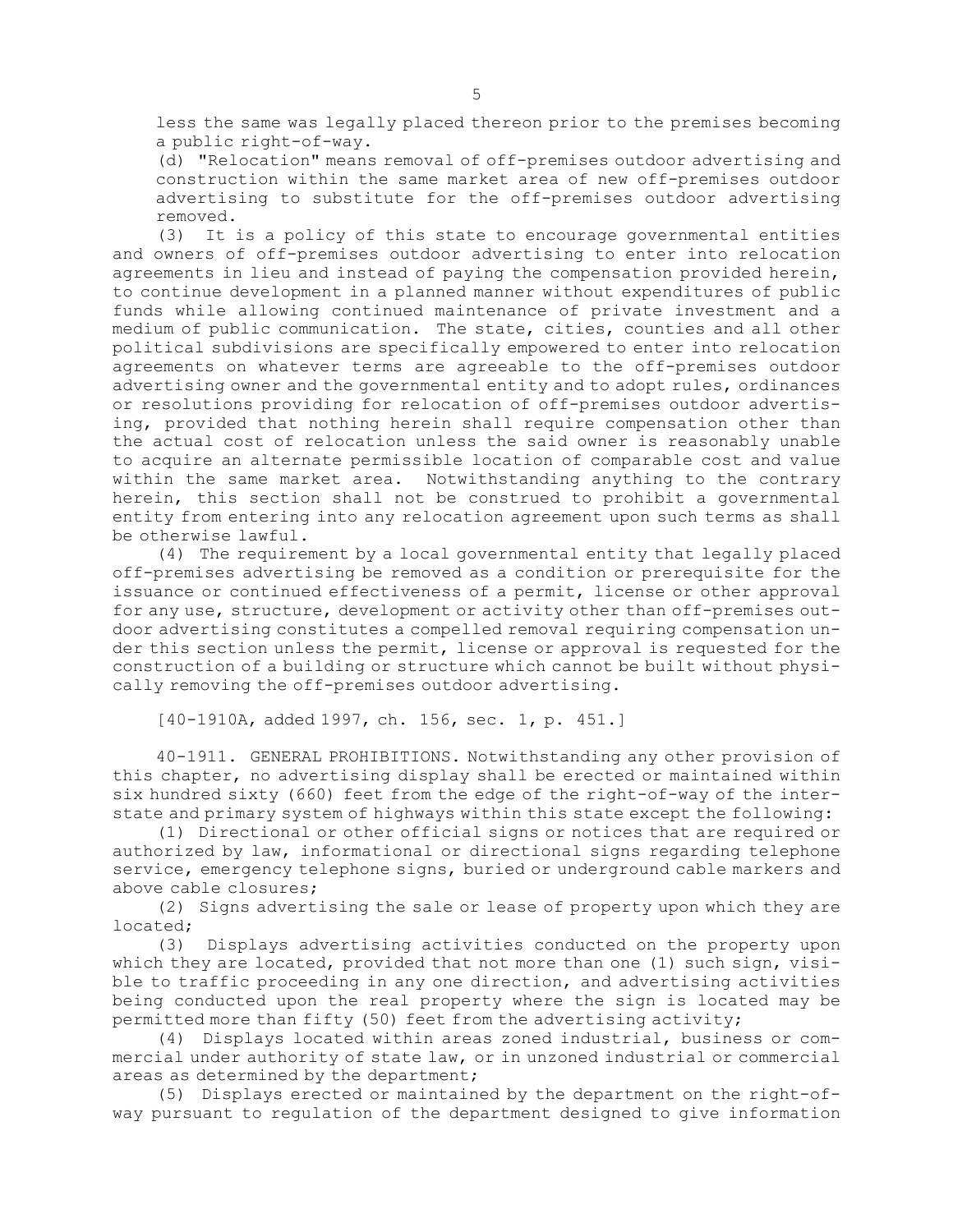in the specific interest of the traveling public. The department, by and through its director, may, upon receipt of <sup>a</sup> certified copy of an ordinance from <sup>a</sup> board of county commissioners, or <sup>a</sup> city council, accompanied by all economic studies required by federal rules and regulations showing that the removal of tourist-related advertising activities would cause an economic hardship on <sup>a</sup> defined area, forward the ordinance to the secretary of the United States department of transportation for inclusion as <sup>a</sup> defined hardship area, qualifying for exemption pursuant to section 131(o), title 23, United States Code. The ordinance and economic studies shall show that (1) the tourist-related advertising devices provide directional information about goods and services in the interest of the traveling public, and (2) that the removal of the specific directional advertising displays will work <sup>a</sup> substantial economic hardship in the defined area;

(6) Signs lawfully in existence on October 22, 1965, determined to be landmark signs, including signs on farm structures or natural surfaces, of historic or artistic significance, the preservation of which would be consistent with the purposes of this chapter; and

(7) On or after July 1, 1985, no advertising structure or display shall be erected or maintained in this state, other than those allowed pursuant to subparagraphs  $(2)$ ,  $(3)$  and  $(4)$  of this section, which are located beyond six hundred sixty (660) feet of the right-of-way, located outside of urban areas, visible from the main traveled way of the system, and erected for the purpose of the message being read from that main traveled way of the system.

[40-1911, added 1985, ch. 253, sec. 2, p. 686.]

40-1912. INDUSTRIAL OR COMMERCIAL ZONES. (1) The provisions of section [40-1911](https://legislature.idaho.gov/statutesrules/idstat/Title40/T40CH19/SECT40-1911), Idaho Code, shall not apply to those segments of the interstate and primary system of highways which traverse and abut on commercial, business or industrial zones within the boundaries of incorporated cities, wherein the use of real property adjacent to and abutting on the interstate and primary system of highways is subject to city or county regulation or control, or which traverse and abut on other areas where the land use is clearly established by state law or county zoning regulation, as industrial, business or commercial, or which are located within areas adjacent to the interstate and primary system of highways which are in unzoned commercial or industrial areas as determined by the department from actual land uses. The department shall determine the size, lighting and spacing of signs in the zoned and unzoned industrial, business or commercial areas.

(2) For the purpose of this chapter, areas abutting interstate and primary highways of this state which are zoned commercial or industrial by counties and cities shall be valid as commercial or industrial zones only as to the portions actually used for commerce or industrial purposes and the land along the highway in urban areas for <sup>a</sup> distance of six hundred (600) feet immediately abutting to the area of the use, and does not include areas so zoned in anticipation of such uses at some uncertain future date, nor does it include areas zoned for the primary purpose of allowing advertising structures. All signs located within an unzoned area shall become nonconforming if the commercial or industrial activity used in defining the area ceases for <sup>a</sup> continuous period of six (6) months.

[40-1912, added 1985, ch. 253, sec. 2, p. 687.]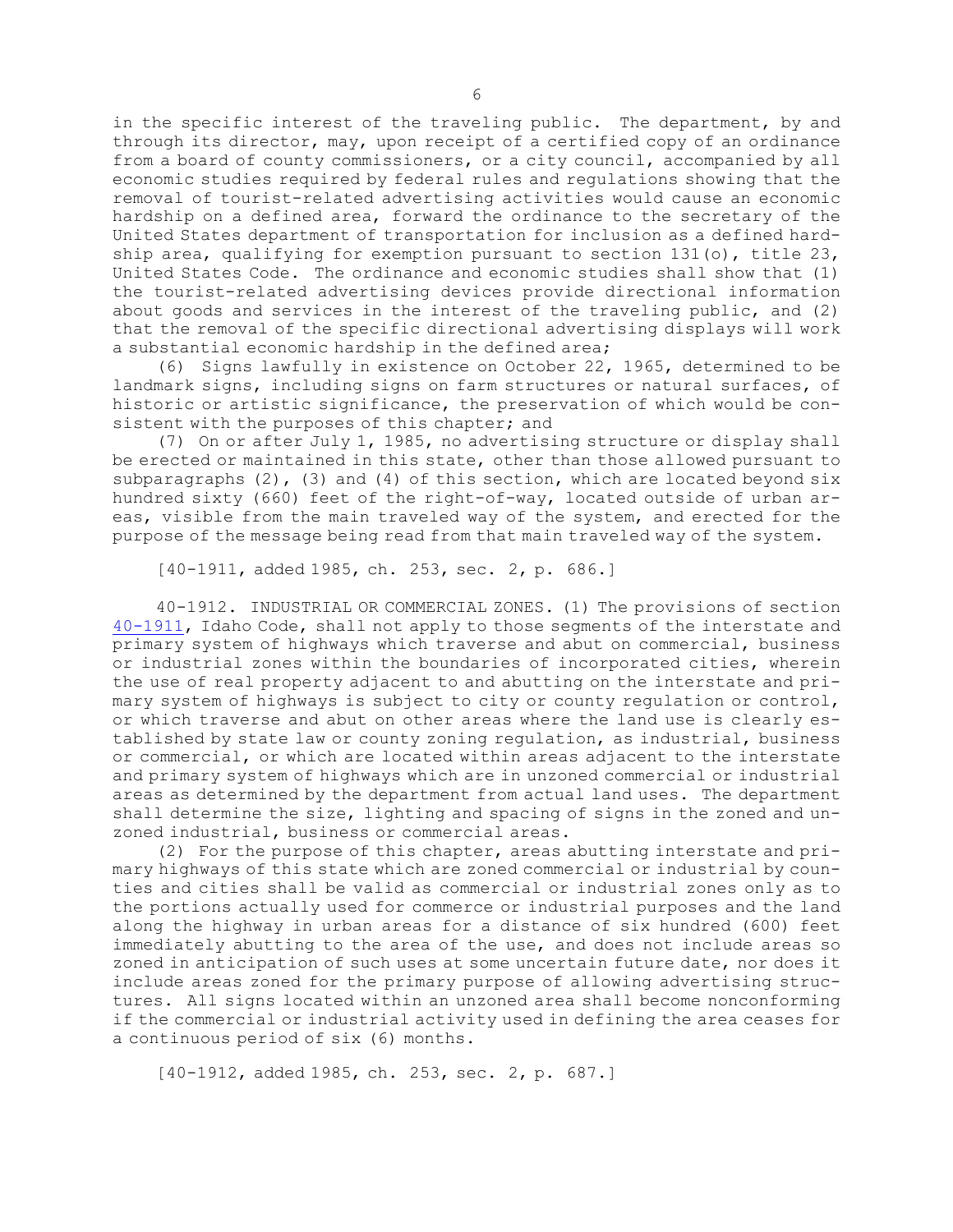40-1913. REMOVAL OF DISPLAYS. Any outdoor advertising which is not in compliance with the provisions of this chapter may be removed by the department. Just compensation shall be paid upon the removal of any outdoor advertising sign, display, or device lawfully erected under state law, but the department shall not be required to purchase or remove any advertising displays as required under this chapter, until matching federal aid funds are available for the purchase or removal by the federal government.

[40-1913, added 1985, ch. 253, sec. 2, p. 687.]

40-1914. LOCAL ORDINANCES. The provisions of this chapter shall not be construed as permitting <sup>a</sup> person to place or maintain in existence on or adjacent to any interstate or primary highway, any outdoor advertising prohibited by law or by an ordinance of <sup>a</sup> city or county.

[40-1914, added 1985, ch. 253, sec. 2, p. 687.]

40-1915. NUISANCES. All advertising displays which are placed or which exist in violation of the provisions of this chapter are public nuisances and may be removed by any public employee as is further provided in this chapter.

[40-1915, added 1985, ch. 253, sec. 2, p. 687.]

40-1916. PENALTY -- REMEDIES CUMULATIVE. (1) Any person who erects an advertising display, or who, as principal, agent or employee, causes or orders an advertising display to be erected, or one who permits an advertising display to be erected or maintained on land owned or leased by that person, in violation of the provisions of this chapter, shall be guilty of <sup>a</sup> misdemeanor.

(2) The remedies provided in this chapter for the removal of illegal advertising displays are cumulative and not exclusive of any other remedy provided by law.

[40-1916, added 1985, ch. 253, sec. 2, p. 687.]

40-1919. JUNKYARDS AS PUBLIC NUISANCES. For the purpose of promoting the public safety, health, welfare, convenience and enjoyment of public travel, to protect the public investment in public highways, and to preserve and enhance the scenic beauty of lands bordering public highways, it is declared by the legislature of the state of Idaho to be in the public interest and for <sup>a</sup> highway purpose to regulate and restrict the establishment, operation and maintenance of junkyards in areas adjacent to highways on interstate and primary systems within the state. The legislature finds and declares that junkyards that are not in compliance with the provisions of this chapter are public nuisances.

[40-1919, added 1985, ch. 253, sec. 2, p. 688.]

40-1920. LICENSE -- RENEWAL -- FEE. No person shall operate, establish, or maintain <sup>a</sup> junkyard, any portion of which is within one thousand (1,000) feet of the nearest edge of the right-of-way of any highway on the interstate or primary system without obtaining <sup>a</sup> license from the board. The license and each renewal shall be issued on <sup>a</sup> calendar year basis and shall expire on December 31 following the date of issuance. <sup>A</sup> fee of twenty-five dol-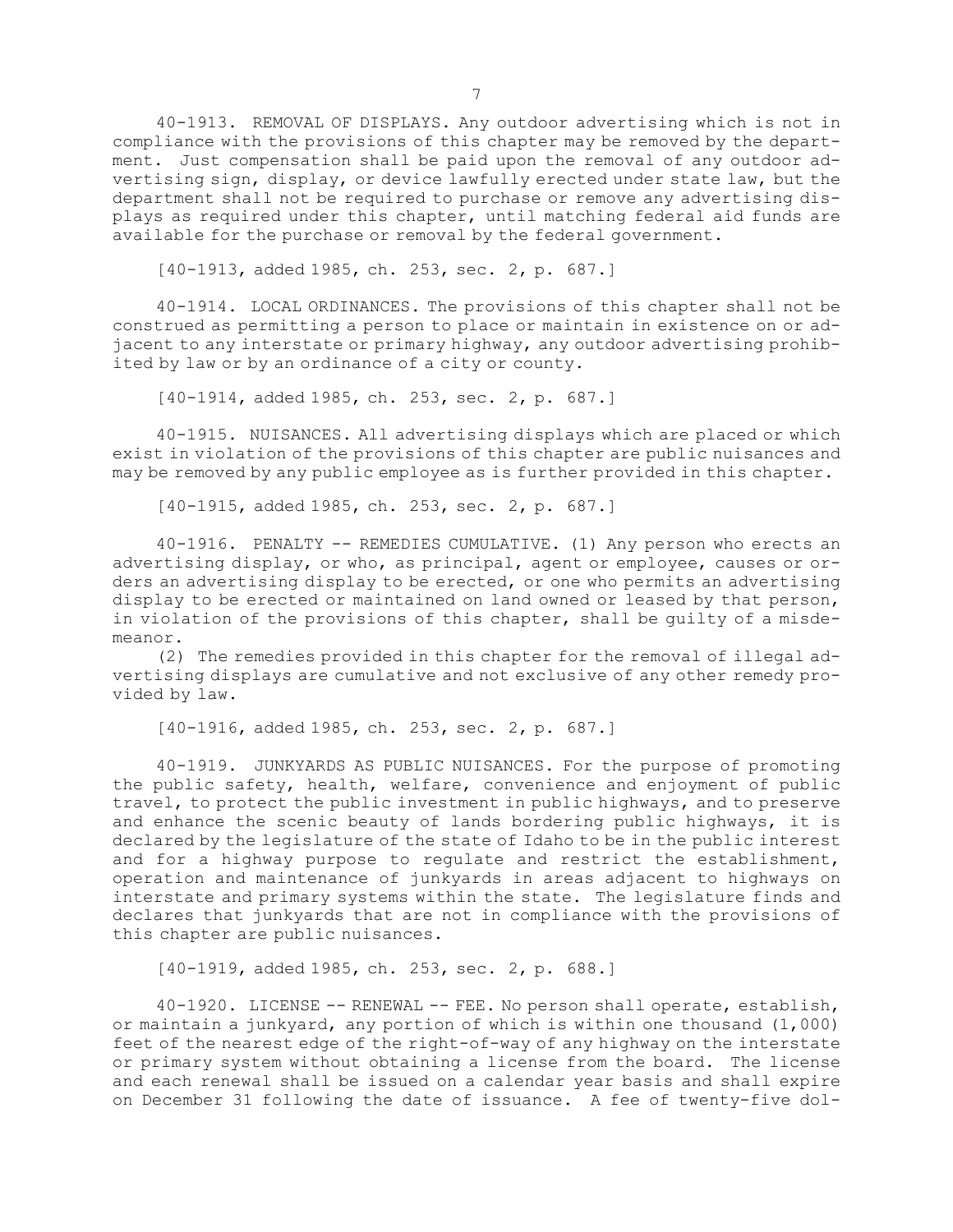lars (\$25.00) shall be charged for each original license or renewal license which shall be deposited in the state treasury in the highway distribution account.

[40-1920, added 1985, ch. 253, sec. 2, p. 688.]

40-1921. REQUIREMENTS FOR LICENSE. Licenses shall be granted for the operation of those junkyards within one thousand (1,000) feet of the nearest edge of the right-of-way of any highway on the interstate or primary system meeting the following requirements:

(1) Are screened by natural objects, plantings, fences or other appropriate means so as to render them invisible from the traveled way of the highway involved; or

(2) Located within areas which are zoned for industrial use under authority of state law or in unzoned industrial areas as determined by the board; or

(3) Are not visible from the main traveled way of the highway involved; or

(4) Are to be screened by the board as provided in section  $40-313(4)$  $40-313(4)$ , Idaho Code; or

(5) Are to be relocated, removed or disposed of by the board as provided in section [40-313](https://legislature.idaho.gov/statutesrules/idstat/Title40/T40CH3/SECT40-313)(4), Idaho Code.

[40-1921, added 1985, ch. 253, sec. 2, p. 688.]

40-1922. DUMP PERMITS -- RENEWAL -- FEE -- SCREENING BY OWNER. No person shall operate, establish, or maintain <sup>a</sup> dump, any portion of which is within one thousand  $(1,000)$  feet of the nearest edge of the right-of-way of any highway on the interstate or primary system without obtaining <sup>a</sup> permit from the board. The permit and each renewal shall be issued on <sup>a</sup> calendar year basis and shall expire on the 31st day of December following the date of issuance. <sup>A</sup> fee of fifteen dollars (\$15.00) shall be charged for each original permit or renewal permit which shall be deposited in the state treasury to the credit of the highway distribution account.

[40-1922, added 1985, ch. 253, sec. 2, p. 688.]

40-1925. ENFORCEMENT -- REVOCATION OF LICENSE OR PERMIT -- NOTICE -- HEARING. (1) The department or board may revoke any license or permit for the failure to comply with the provisions of this chapter and may remove and destroy any advertising display placed or maintained in violation of this chapter after written order posted on the structure or sign and copies served by certified mail upon both the owner of the display and the owner of the land upon which it is situate. The order shall be signed by the district engineer of the department in the applicable district. The parties shall have thirty (30) days within which to appeal the order to the board under the provisions of [chapter](https://legislature.idaho.gov/statutesrules/idstat/Title67/T67CH52) 52, title 67, Idaho Code.

(2) Notwithstanding any other provision of this chapter, the department or any of its authorized employees may summarily and without notice remove and destroy any advertising display placed in violation of this chapter which is temporary in nature because of the materials of which it is constructed or because of the nature of the copy on it.